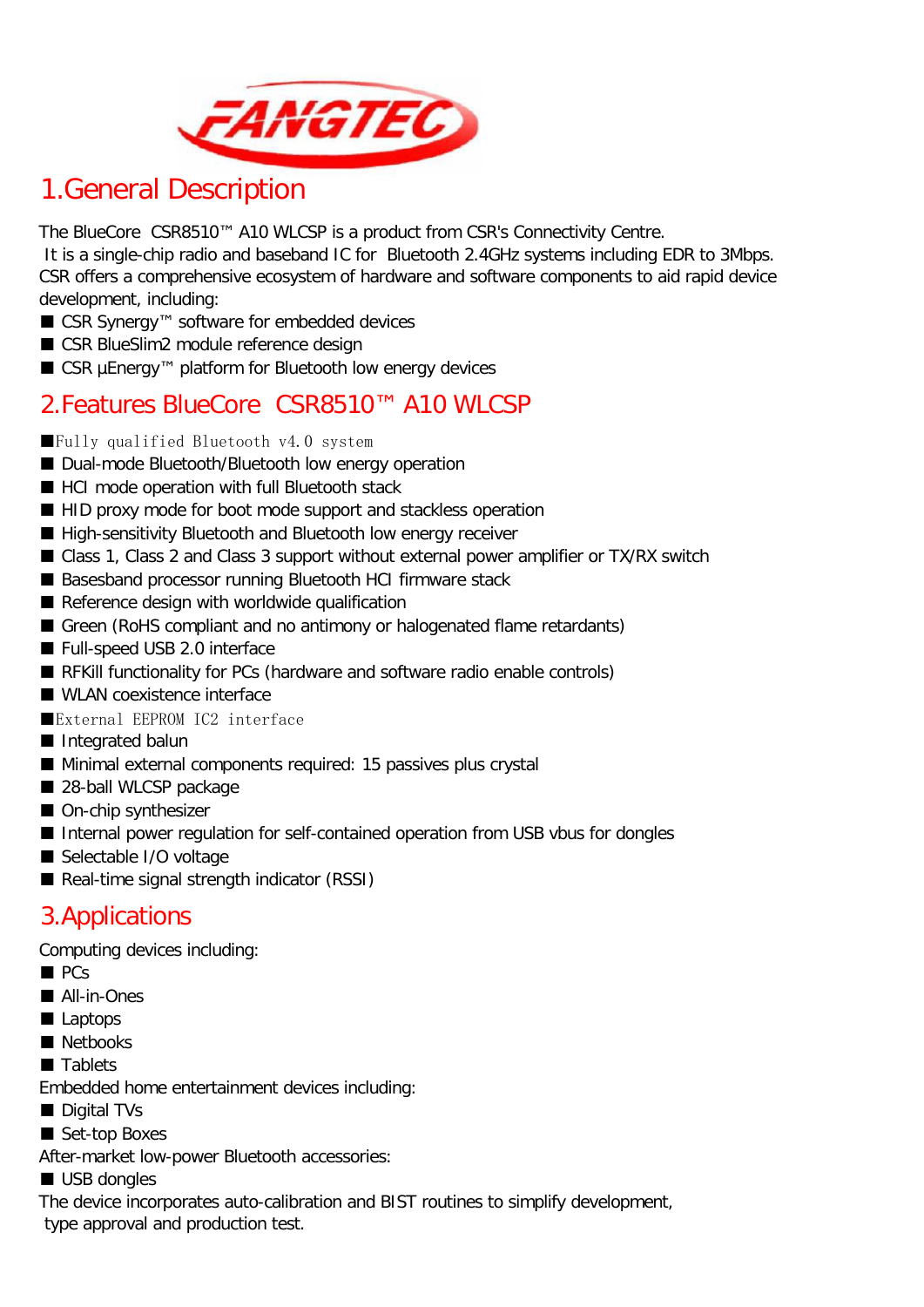## 4.Bluetooth low energy

- Dual-mode Bluetooth/Bluetooth low energy operation
- Support for Bluetooth basic rate/EDR and low energy connections
- 5 Bluetooth low energy connections at the same time as basic rate A2DP

## 5.Bluetooth Radio

- Integrated balun (50Ω impedance in TX and RX modes)
- No external trimming is required in production
- Bluetooth v4.0 specification compliant Bluetooth Transmitter
- Typical 9.7dBm RF transmit power with level control from on-chip 6-b it DAC over a dynamic range>30dB

## 6.Bluetooth Receiver

- Typical receive sensitivit y of -91dBm typical for basic rate
- High-sensitivity Bluetooth and Bluetooth low energy receiver
- Integrated channel filters
- Digital demodulator for improved sensitivity and co-channel rejection
- Real-time digitised RSSI available on HCI interface
- Fast AGC for enhanced dynamic range
- Channel classification for AFH

### 7.Synthesiser

- Fully integrated synthesiser requires no external VCO varactor diode, resonator or loop filter
- Compatible with external clock 16MHz to 40MHz and crystal oscillato r 16MHz to 32MHz

8.Baseband and Software

- Internal RAM enables full-speed data transfer, mixed voice and data, and full piconet operation, including all medium rate packet types
- Logic for forward error correction, header error control, access code correlation,

CRC,demodulation,encryption bit stream generation,whitening and transmit pulse shaping.

Includes support for eSCO and AFH.

#### 9.Bluetooth Stack

CSR's Bluetooth Protocol Stack runs on the on-chip MCU:

- Support for Bluetooth v4.0 specification features:
- Master and slave operation
- Including encryption
- Software stack in firmware includes:
- GAP
- L<sub>2</sub>CAP
- Security Manager
- Attribute protocol
- Attribute profile
- Bluetooth low energy profile support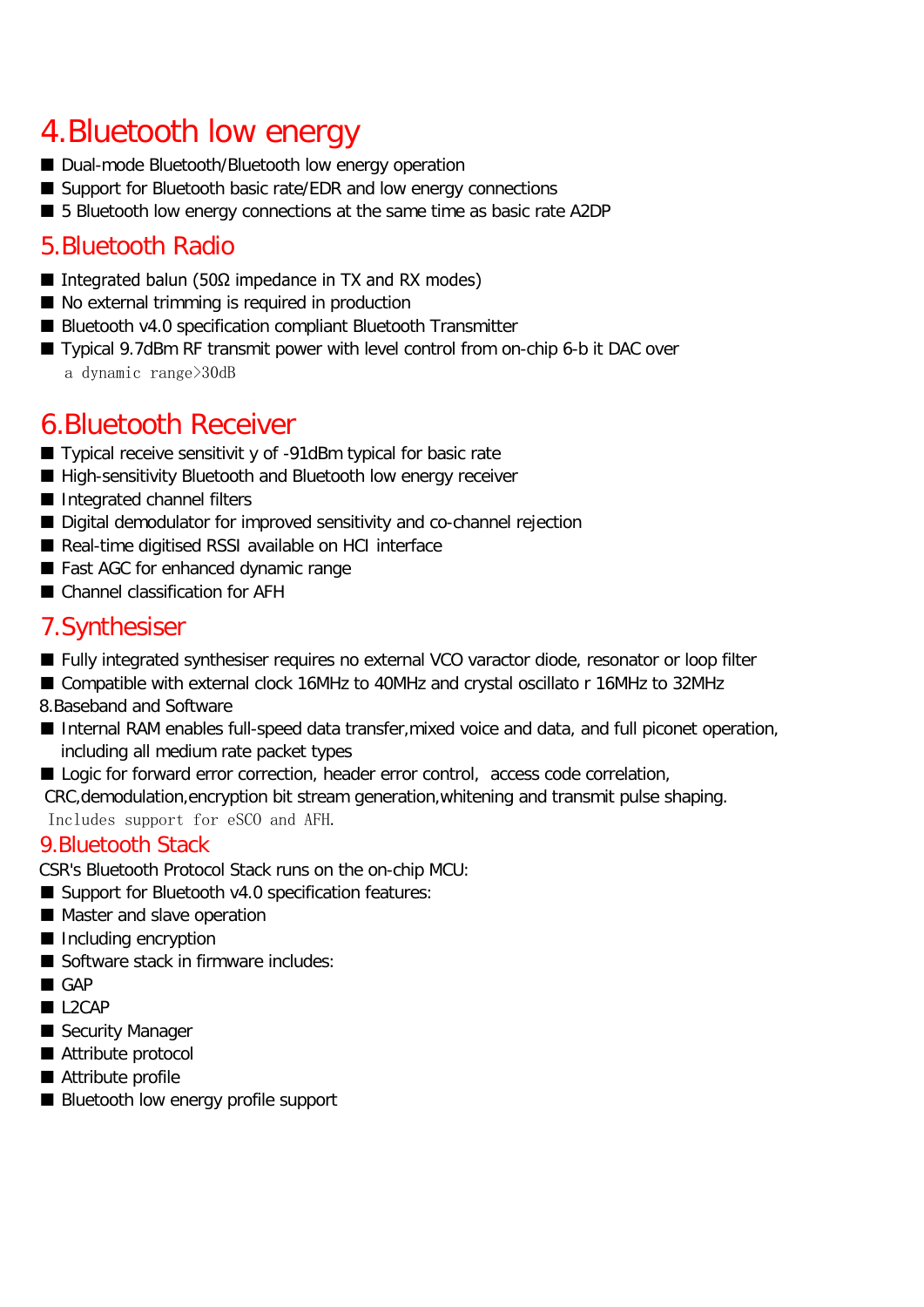### 10.Physical Interfaces

- Full-speed (12Mbps) USB 2.0 interface
- Synchronous serial interface up to 4Mbps for system debugging

## 11.Moudle Features

- Bluetooth V4.0 Class2 (also compliant Bluetooth2.1+EDR)
- OS supported :windows 7, 8, 10, vista, 98,2000, XP
- Plug and play
- Bluetooth low energy Support Heart rate belt, Find me, Proximity, Generic Attribute Profile
- Bluetooth2.1+EDR Support A2DP, AVRCP, DUN-GW, HSP, HFP A2D PAVTCP, FTP,
- OPP, Audio-GW, FAX, BPP and tec
- Supply Voltage : 5VDC (MAX5.75V)
- Working Current Depends on profiles, 22mA typical
- Standby Current (Connected) 0.4uA

## 12.Functional Block diagram



## 13. Pin Description

| <b>Pin Description</b> |             |                 |                              |
|------------------------|-------------|-----------------|------------------------------|
| <b>IPin Numberl</b>    | <b>Name</b> | <b>Pin Type</b> | <b>Function Description</b>  |
|                        | <b>VCC</b>  | Power           | USB Power Supply +5V         |
| 2                      | D-          | Data Pin        | <b>USB Data Transmission</b> |
| 3                      | D+          | Data Pin        | <b>USB Data Transmission</b> |
|                        | <b>GND</b>  | <b>GND</b>      | <b>System Ground</b>         |